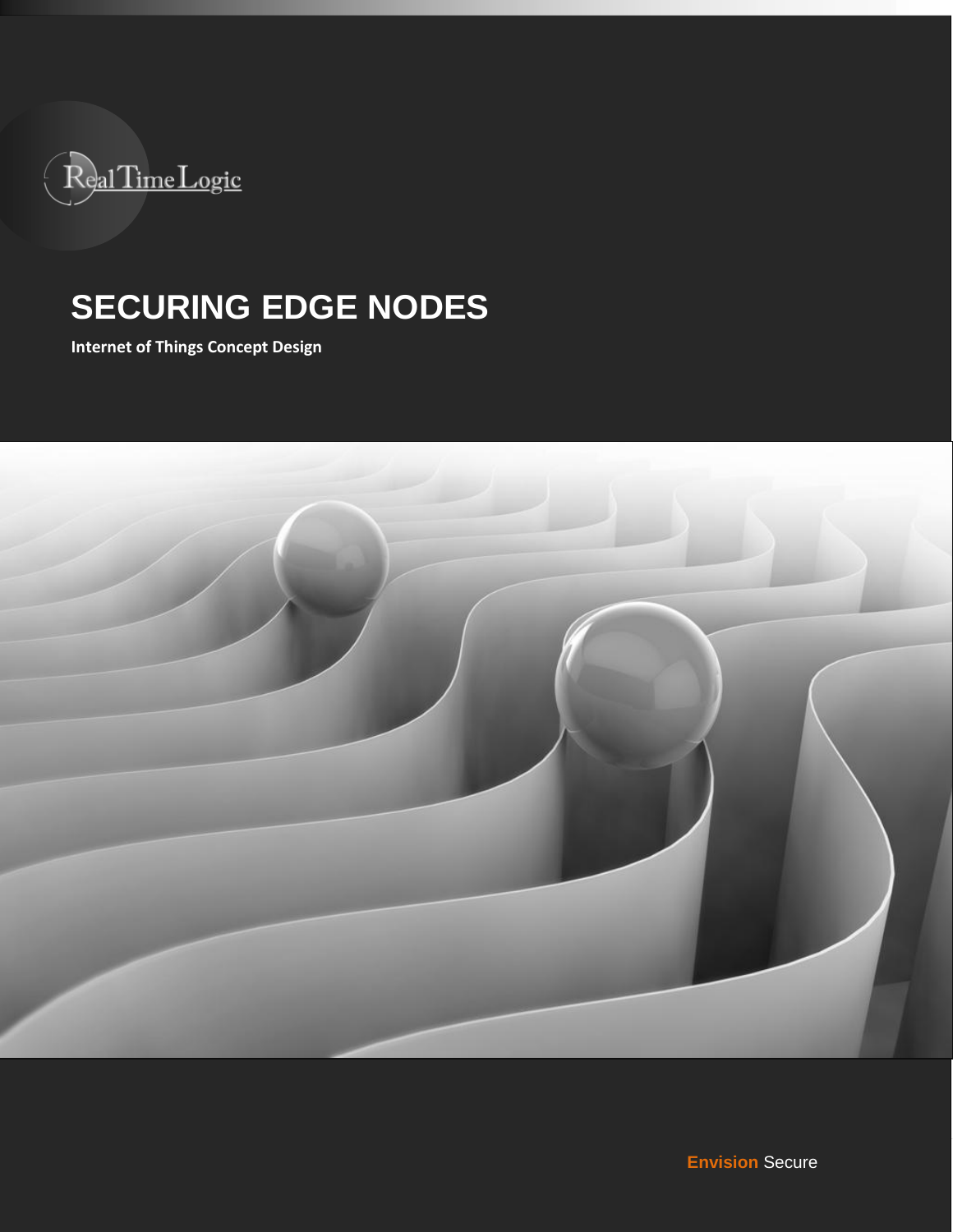# **INTRODUCTION**

Security is the number one issue and complexity for billions of embedded Internet of Things (IoT) devices entering the market by 2020. Increased consumer awareness and market demand have encouraged manufacturers to produce secure products that are resilient to both known threats and new attack profiles that target device security.

Device side Edge Node security is inherently dependent on the internal hardware and software building blocks available to the application. If any of the core components of the device are not part of a secure system architecture they are set to fail and invite malicious activity by system entry, and unauthorized access.

This whitepaper explores the precautionary steps necessary to assist manufacturers to secure connected offerings at the device level.

Recommended Precursor: [Certificate Management for Embedded Systems](https://realtimelogic.com/blog/2013/10/Certificate-Management-for-Embedded-Systems)

# **TABLE OF CONTENTS**

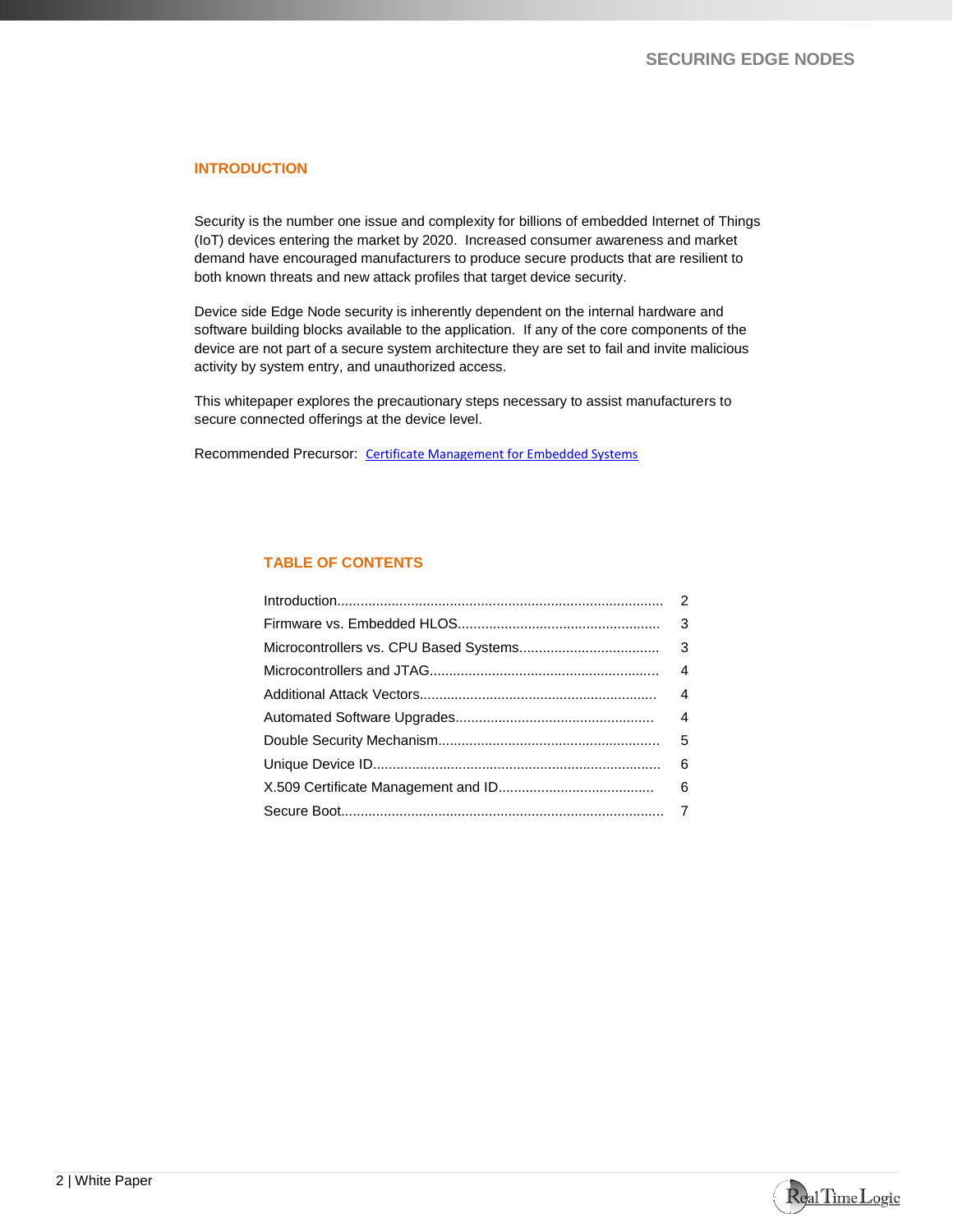#### **Firmware vs. Embedded HLOS**

Use of a HLOS (High-Level Operating System) within an embedded application may be born out of necessity, whether based on reasons of legacy, familiarity, or requirement. From a security standpoint they also increase the risk element for a device, given the native ability to allow dynamic modification of the system architecture at runtime. One of the key benefits for using a HLOS is the ability to easily add or modify programs. This is consequently a double edged sword when considering security because it is also the same vehicle used to open an array of attack vectors and vulnerabilities to the system. Any attack which gains access to the HLOS gains the ability to add and-or start a system process that is capable of controlling the hardware or installing a backdoor.

The September 2014 Shellshock exploit is a global-scale example where a CGI scripting manipulation was used to execute arbitrary commands via the widely used Unix Bash Shell, thereby rendering many HLOS architectures exposed to full system access.

Firmware by contrast is based on a fixed monolithic system structure of software that may enable control, monitoring, and data manipulation for a given system architecture, and is traditionally stored in non-volatile memory such as ROM, or Flash memory. The combination of Application Code, RTOS (Real Time Operating System), and Middleware utilities are assembled into a binary component, that constitute a low-level program control for the device.

Solutions designed in firmware are provided with inherent access limitation to attack vulnerabilities, because the complexity involved in a complete firmware replacement is much greater than adding a process to a HLOS.

Developers have access to many connectivity options with capacity to off-load traditional device centric architectures (popularized through mid-2000), that would otherwise implement a HLOS structure. Client-Server IoT Protocols now provide SSL|TLS secure transports for server-side offloading of the device. The benefit not only provides a safer environment but can also reduce BOM costs related to hardware processing, memory, and power consumption and is trending as today's most practical and affordable alternative for connected Edge Node products.

#### **Microcontrollers vs. CPU Based Systems**

Systems that include a CPU with external memory such as [ROM | Flash] and-or for random access memory, make it possible for an attacker to eavesdrop

on the Computer BUS and copy the Flash Memory content, thus enabling an attacker to inspect the system code.



Microcontroller based systems, where no external memory is present, can be made virtually tamper proof since there is no accessible entry to the firmware stored inside the microcontroller.



Memory intensive software solutions that carry large footprints such as OpenSSL and HLOS (Linux) by example are not well suited for small microcontroller based devices without adding large amounts of external memory. Furthermore, when used in these types of minimalistic environments they may yield poor results given the available system resources in processing power consumption, desired boot, and secure authentication timings.

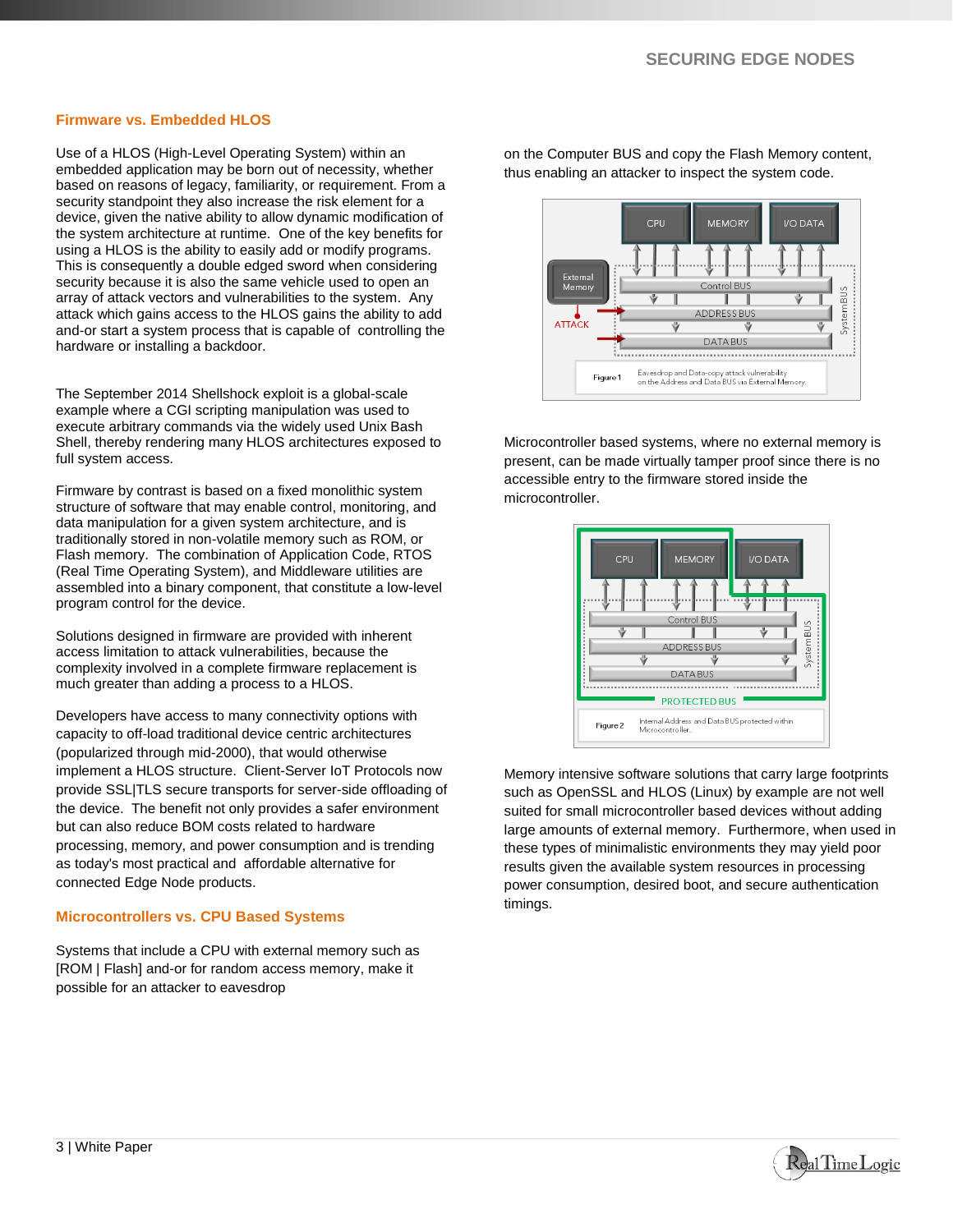### **Microcontrollers and JTAG**

The 'Go To' interface for microcontroller device electronics is the JTAG interface for development, debugging, testing and uploading firmware during the manufacturing process. The standard allows for access to flash memory so that the device can receive field upgrades and additional services. While incredibly useful, the JTAG interface also leaves a gaping security hole that can be easily be exploited by hackers. Open access to flash memory, proprietary algorithms and other sensitive areas, enables the ability to extract keys, codes, data and processes without physical detection. For this reason it is important to disable the JTAG interface during the manufacturing process. How to disable the JTAG depends on the type of microcontroller used as various manufacturers may provide different options or recommended methods for disabling the JTAG. In most circumstances, particularly on the low-end of microcontrollers, burning the port fuse is the most practical solution. Depending on the sophistication of the chip simply blowing the fuse may not be the only or best method available. High-end chipsets may enable JTAG port configuration options to include setting modes of operation, while other solutions that tend to be less secure recommend disabling JTAG by using registers, or setting the port value to a particular pin. It is recommended to select a microcontroller where the JTAG fuse can be physically destroyed and that you research the available options for any select microcontroller to prevent physical JTAG hacking attempts.

### **Additional Attack Vectors**

Microcontroller based systems, where the JTAG is physically destroyed is certainly one of the more secure ways to render a device nearly tamper proof from local access, however all external ports used by the device remain open to attack. Ports such as USB, Ethernet, and wireless access such as Bluetooth are all vulnerable to local and remote exploits. Attacks may probe for various software bugs such as buffer overflows by sending specially crafted packets to the device via the open ports creating the ability to inject software to take control of the device. To avoid these types of circumstances it is important to include secure automated firmware upgrade logic as part of the originating design. If and when, vulnerabilities are exposed, a patch may be applied via the secure firmware upgrade logic; thereby providing a course of activation and deployment to all affected devices.

An Edge Mode that resides within a private network and is designed to act as a network client connecting out (via router), to an online cloud server is much more secure than a device that functions as a server itself. Protocols such as SMQ, MQTT, and HTTP client, are more secure than a dual role client/server protocol such as CoAP, given the requirement that the device also acts as a server. Device participation in a client role only eliminates direct probing since there is no arbitrary data listening mechanism available to exploit. Client based attacks are therefore limited to "man in the middle" schemes which occur during connection, which are rendered impossible if communications are protected by TLS and

whereby the establishment of the TLS connection is based on trusted certificates.

### **Automated Software Upgrades**

It's critical that IoT devices are able to be maintained and updated automatically since firmware may contain vulnerabilities such as buffer overflows that must be patched. The firmware update process can be automated by allowing the device to connect with a cloud server to receive replacement firmware. The following figure illustrates the upgrade process for any single device, but any number of devices may be updated in the same manner.



The device connects to a secure server via a TLS session, where the server's certificate is validated during the handshake process. A secure connection is established only if the device trusts the server's certificate. Once the initial handshake process is completed the firmware is then downloaded and the firmware's signature is verified on the device side. A double security mechanism is required in order to properly secure the complete upgrade process.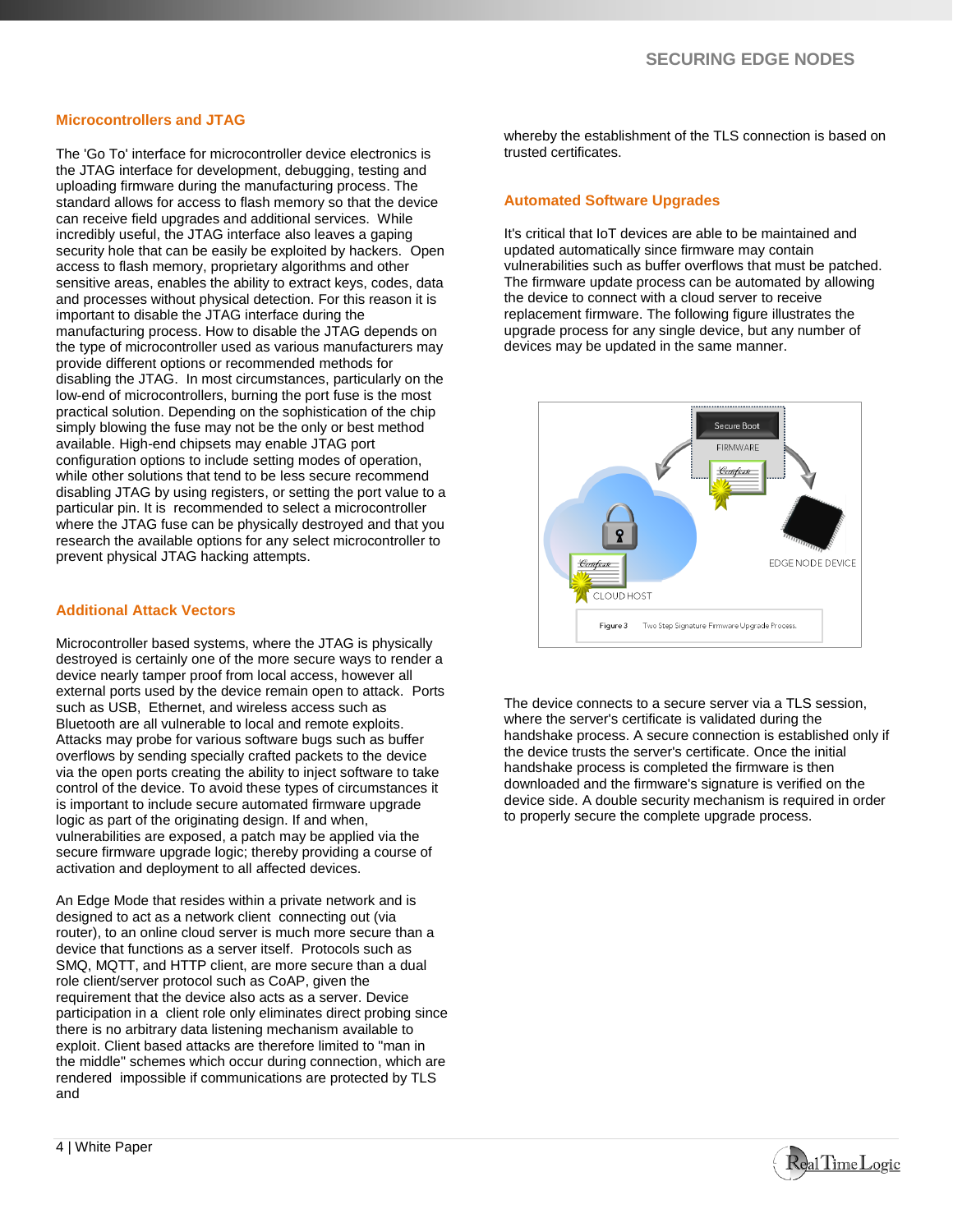### **Double Security Mechanism**

The device connects to a secure cloud server and initiates a secure TLS handshake. In this process the cloud server is deemed trusted if 1) The server's certificate is trusted by the device, and 2) If the server's name (the domain name the device used to connect) matches the name found in the server's certificate. The secure download begins only after the device is able to confirm the above, thus preventing man in the middle attacks.

After downloading the new firmware, the signature attached to the firmware is verified by the device. The firmware is deemed trusted if the firmware signature is valid. This extra security check is needed since an attacker may have compromised (hacked) the online server and installed an alternate firmware payload. An attacker will not be able to sign the firmware with a trusted signature, thus the extra security measure implemented in the device will detect (reveal) that the online server has been compromised. If the firmware's signature does not match the expected signature the device will abort the loading process.

Digital signatures use asymmetric cryptography. Asymmetric key algorithms use two different keys in pairs-- a combination of a private key and a public key. The private key is known only to the computer signing the firmware, while the public key is stored in the initial and subsequent firmware or in the device's secure boot. There are two types of asymmetric cryptography in use by device authentication: 1) RSA and 2) Elliptic Curve Cryptography (ECC), where ECC is a preferred asymmetric cryptography for resource constrained devices due to its much smaller key sizes for the same level of security. A 224 bit ECC key is equally as strong as a 2048 bit RSA key.

The firmware cannot be directly signed using the private key since the size of the firmware is too big to be used by asymmetric cryptography.

#### **Limitations:**

- The size of the signed data cannot be larger than the asymmetric key size. For example, a 2048 bit RSA key cannot encrypt more than 2037 bits of data and a 256 bit Elliptic Curve Cryptography (ECC) key cannot sign more than 256 bits of data.
- The larger the key size, the slower the asymmetric cryptographic operations will be, so it is not practical to use a key large enough to sign firmware.

For this reason, the firmware is not directly signed by using asymmetric cryptography, but instead the firmware's fingerprint is signed. The fingerprint is calculated by using a hashing algorithm such as SHA256. Older algorithms such as MD5 and SHA1 are no longer considered secure because of the relatively large probability of creating a hash collision.

The following figure illustrates the complete signing and verification process, where the private computer signing the firmware is shown in the left pane and the firmware verification process performed in the device is shown in the right pane.



The private computer with the private key calculates a hash on the firmware and signs the hash. The signature (signed hash) is attached to the firmware and the signed firmware is then uploaded to the cloud server responsible for firmware upgrades. When the device downloads the firmware from the secure cloud server, a hash is computed as the firmware data trickles in. The device then verifies that the signature of the computed hash matches the received signature (the signature attached to the firmware). The firmware is trusted if the two signatures match.

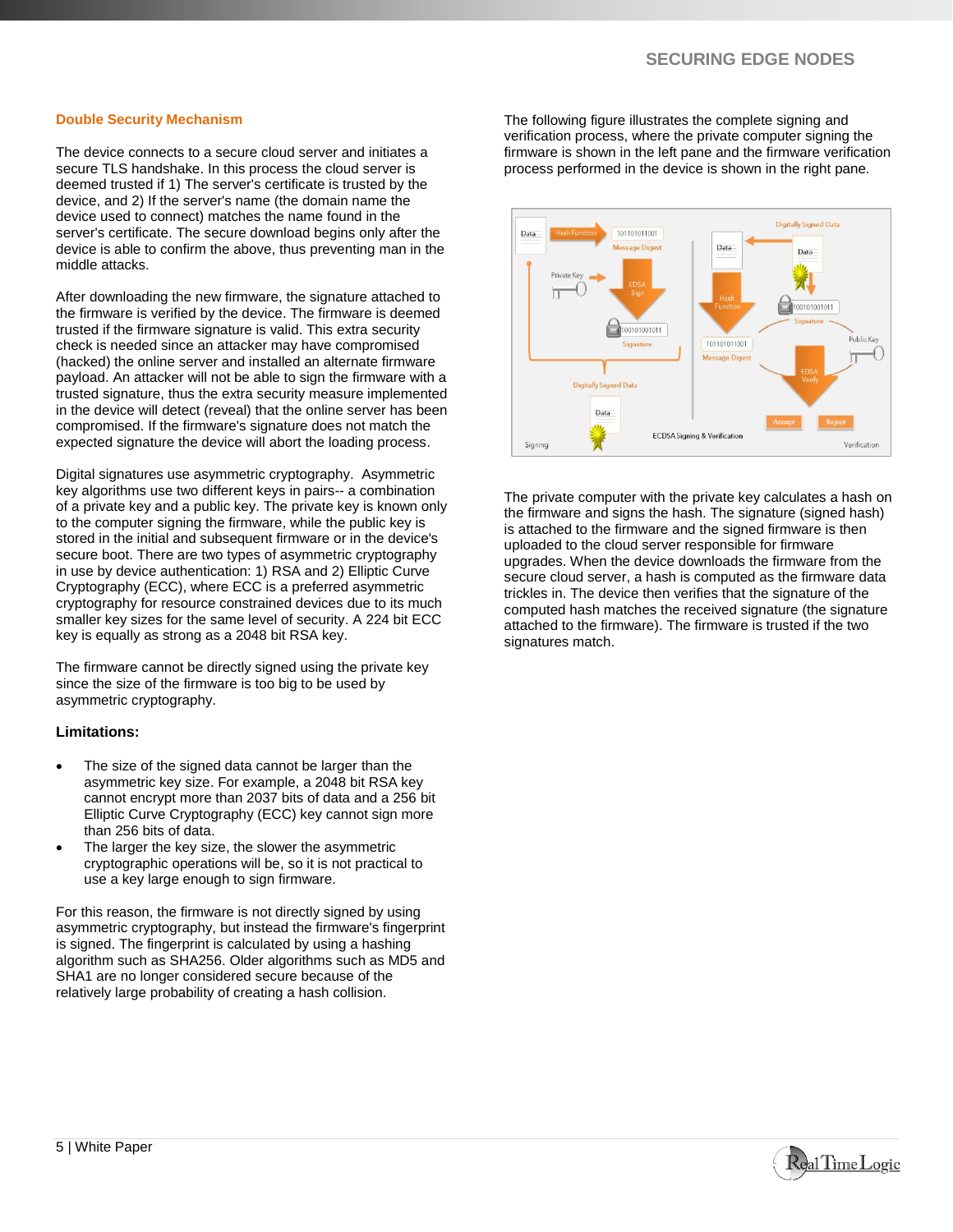The firmware signing process is typically performed on a host computer such as Windows or Linux when creating a new release or distribution. Any cryptographic library may be used during this process. The following illustration demonstrates a C program running on Windows and is making use of [RayCrypto,](https://realtimelogic.com/products/raycrypto/) [\(SharkSSL](https://realtimelogic.com/products/sharkssl/) SSL TLS Crypto Engine).

Private keys may be loaded dynamically from a file system or embedded directly in the C program by converting the key from PEM format to the SharkSSL using the command line tool **[SharkSslParseKey](https://realtimelogic.com/ba/doc/en/C/shark/md_md_Certificate_Management.html#SharkSslParseKey)**.

Private Key Embedded in the C program

 $\frac{1}{100}$  const U8 sharkSs1PrivECKey256[104] = 0x30, 0x82, 0x00, 0x00, 0x02, 0x20, 0x17, 0x20, 0xF6, 0x9C, 0x88, 0x3D, 0x9C, 0x32, 0x41, 0xDE,<br>0x25, 0x34, 0xD9, 0x23, 0xDD, 0x71, 0x0E, 0xF2, 0x237, 0x83, 0x2B, 0x2G, 0xD5, 0xBE, 0xEA, 0x61,<br>0x29, 0x83, 0x2B, 0x2G, 0xD5, 0xBE, 0xEA, 0x3F,<br>0x29, 0x81, 0xE8, 0xDF, 0x84, 0x83, 0xFA, 0x3F,<br>0x37, 0xAC, 0xF3, 0x0E, 0x35, 0x58, 0x58, 0xA8,<br>0x37, 0xAC, 0xF3, 0x62, 0x2B, 0x2A, 0xCF, 0x83, 0x1F, 0x93, 0x3C, 0xDF,  $0x84$ 0x24, 0x25, 0x4E, 0x8D, 0x5D, 0x3A, 0x0D, 0x15,<br>0x04, 0x2F, 0x4E, 0x8D, 0x5D, 0x88, 0x0D, 0x15,<br>0xD7, 0x02, 0xAD, 0x8E, 0xD0, 0xFA, 0xE2, 0xB5, 0x69, 0x8C, 0x92, 0x00, 0xF5, 0xB6, 0xA8,  $0x1C$ 0x0D, 0x7F, 0x9E, 0x5C, 0x27, 0x93, 0x5C, 0x57 U8 dataChunk[256];<br>U8 sha256digest[SHARKSSL\_SHA256\_HASH\_LEN];  $U8$  $\star$ signature;  $032$  len;  $U16$  sl; SharkSslSha256Ctx ctx; /\* Hash engine SharkSslSha256Ctx\_constructor(&ctx); in chunks from local file system firmware compute hash. while(readFirmwareChunkFromDisk(dataChunk, &len)) SharkSs1Sha256Ctx append (&ctx, dataChunk, len); SharkSslSha256Ctx finish(&ctx, sha256digest); in order to allocate memory for it.  $\verb|sl = sharks1_ECDSA_siglen(sharkSslPrivECKey256);$   $\verb|signature = \langle \overline{\text{U8*}} \rangle \text{malloc}(\texttt{sl}) ;$ if(sharkssl\_ECDSA\_sign\_hash( (SharkSslECCKey) sharkSslPrivECKey256, /\* ECC private key \*/ signature, as1, /\* out variables: signature and it's length \*/<br>signature, as1, /\* out variables: signature and it's length \*/<br>sha256digest, /\* Firmware fingerprint (hash) \*/ sha256digest, /\* Firmware fingerprint (hash) \*/<br>SHARKSSL SHA256 HASH LEN) == SHARKSSL ECDSA OK) free(signature);

The verification process must be performed by an asymmetric cryptographic library that is sufficiently small for memory constrained devices. The RayCrypto engine included in SharkSSL is a good choice since SharkSSL is the smallest embedded TLS stack. Also, the asymmetric engine in SharkSSL includes assembler optimized code for common architectures thus providing very fast verification even on slow devices.

See th[e SharkSSL documentation](https://realtimelogic.com/ba/doc/en/C/shark/group__ECDSA.html) for more information on the cryptographic signature and verify functions used in the example.

## **Unique Device ID**

A unique device ID can be used as a method to strengthen overall security. A unique device ID must be protected from tampering and copying. If stored in the device's internal memory the JTAG fuse should be physically destroyed during manufacturing.

A device ID may be used by IoT protocols as a pre-registered ID, where cloud services allow connections from known keys. It may also be used by a hardened-- online firmware cloud server solution for mutual authentication. In [Figure 3], we illustrated how a device authenticates a server by using X.509 certificates. The server may also be designed to authenticate clients attempting to connect to the firmware upgrade service by verifying the device ID.

A device ID may be a number that is pre-registered in the server. Pre-registered IDs are also good for making sure that only known devices are able to connect. For example, a company leases out production to a manufacturer that produces more devices than reported and re-sells the products under a different brand. A cloud server accepting only known devices will make sure no third party clones can connect to the online service.

# **X.509 Certificate Management and ID**

A very strong device ID and authentication mechanism is to install a unique X.509 certificate for each device. The cloud server solution can be configured to accept only TLS connections from clients with a trusted X.509 certificates. This is referred to as mutual TLS authentication, where the client authenticates the server and the server authenticates the client (device). Using a unique X.509 certificate for each device requires a Certificate Authority (CA) Manager to sign the certificates; with what is known as a (CA root certificate). See ou[r Certificate Management Tool](https://realtimelogic.com/blog/2014/05/How-to-act-as-a-Certificate-Authority-the-Easy-Way) for an introduction to CA Management.